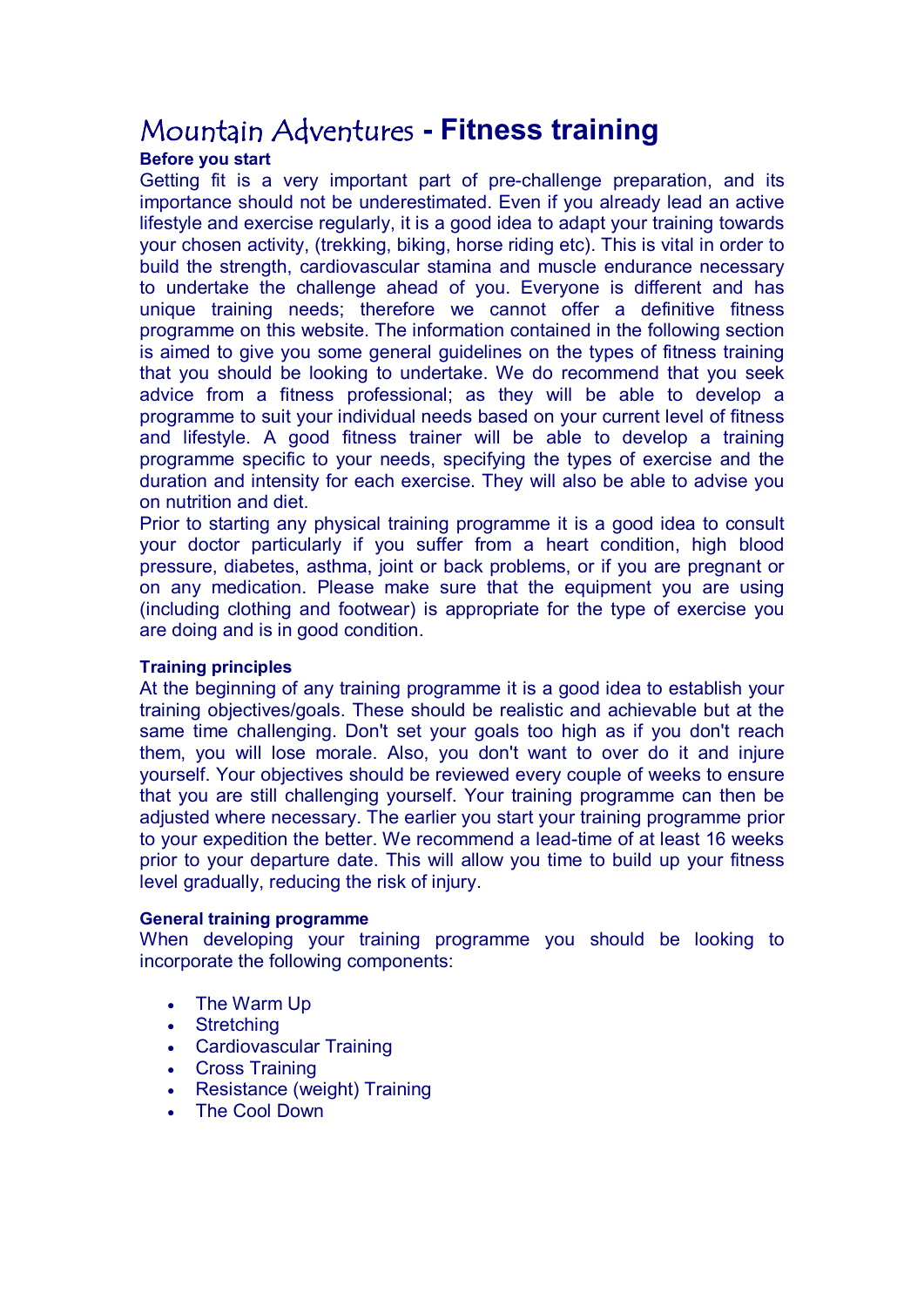#### **The warm up**

With any form of physical training the body has to work hard to adapt to the higher levels of stress being placed upon it. A warm up period is therefore essential in order to raise the heart and respiratory rates gradually. Also it helps to raise the body's muscle and blood temperature reducing the potential risk of injury. Again the warm up should be related to the type of activity to be performed, i.e. walking, running, or cycling.

# **Stretching**

Developing a good stretching regime both before and after exercising will help in improving your flexibility. Stretching will also lead to a reduction in muscle tension and an increase in your joints' range of motion, again reducing the risk of injury. Daily stretching will also be important while you are on your expedition. The important muscle groups to concentrate on when stretching are: Legs: quadriceps, hamstrings, calves and ankles. Upper body: abdomen, trunk, back, shoulders, chest, neck and arms.

#### **Cardiovascular training**

Cardiovascular (CV) training is primarily concentrated on developing and improving your heart and lungs (i.e. improving the body's ability to get oxygen to the working muscles). The benefits of this include increased stamina levels and muscle endurance. CV work should form the main part of your training programme. Common types of CV training include walking, running, cycling, rowing, swimming and aerobics. Many well equipped gyms will also have additional CV equipment such as Steppers and X-Country Skiers. Ask your personal trainer or someone in the gym to help you if you are not sure how to use them.

# **Exercise intensity**

How hard you train or your exercise intensities are based on a percentage of your maximum heart rate (pulse rate). The level of intensity that you start your CV training at will depend on your current level of fitness. To calculate your maximum heart rate (for fitness purposes), use the adage: 220 – (your age) = maximum heart rate. If you have not been exercising regularly for some time, it is a good idea to start training at around 50 – 55% of your maximum heart rate (i.e. 220 - (your age) x 0.55) for a period of about 20 minutes three times a week. As your fitness level improves, you can gradually increase the length of the workouts staying at the same medium level of maximum heart rate. As this becomes easier, it is then advisable to increase the intensity of your workouts until you are able to work at levels between 75% and 85% of your maximum heart rate for extended periods.

# **Cross training**

Whilst it is important to build fitness specific to your activity, cross training (i.e. participating in other aerobic activities) also helps to develop cardiovascular fitness. Cross training aids develop muscle strength, hand-eye co-ordination and an improved range of motion, but probably most importantly it helps prevent boredom. If you have a specific sport or activity that you enjoy doing then this is excellent to use for cross training purposes.